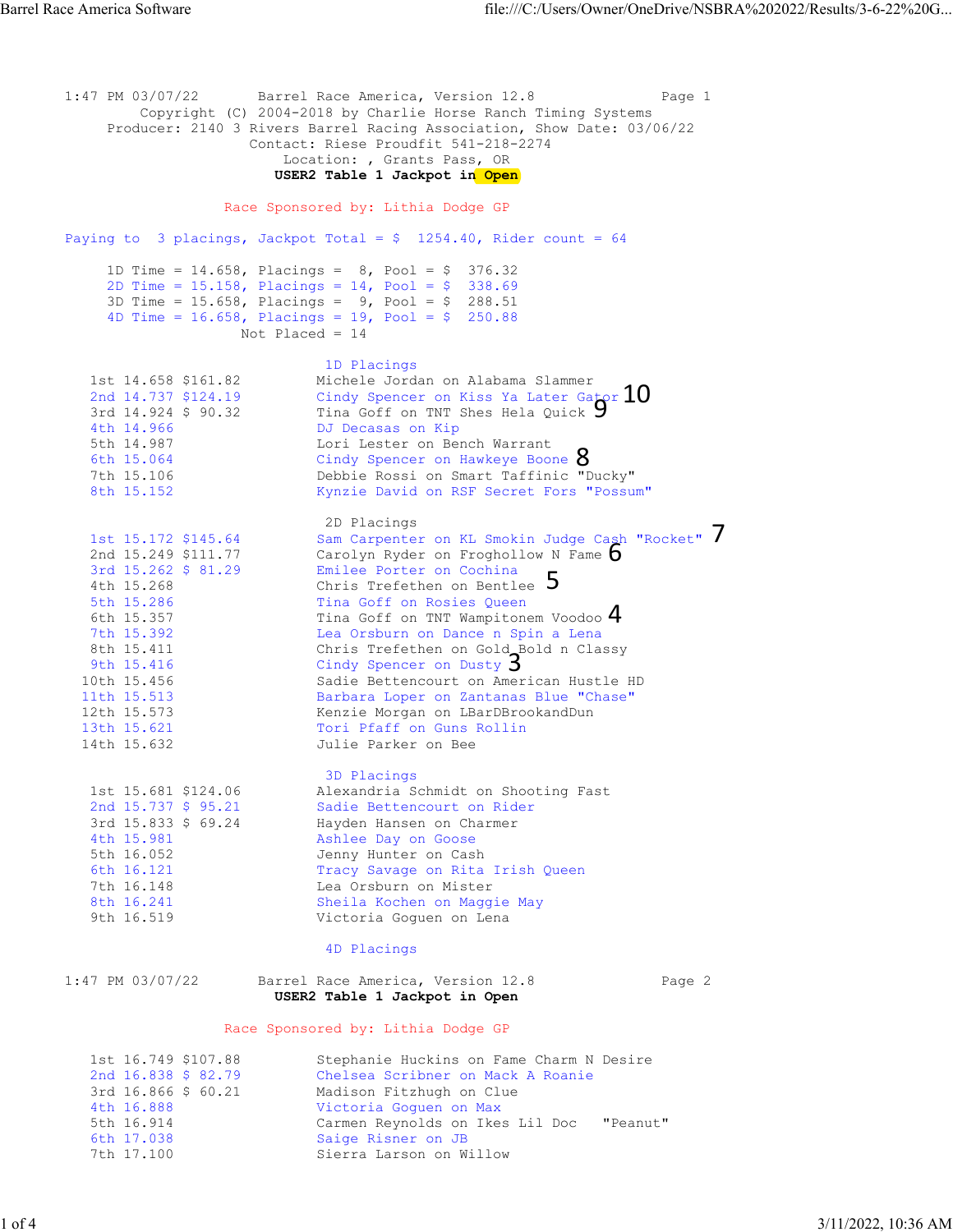|           | 8th 17.122           | Rachel Artman on Autumn                        |  |
|-----------|----------------------|------------------------------------------------|--|
|           | 9th 17.130           | Victoria Goguen on Daytona                     |  |
|           | 10th 17.185          | Jessica Juvinall on Lucy $\angle$              |  |
|           | 11th 17.367          | Josie Sutherland on JR Hotr thana Pistol       |  |
|           | 12th 17.405          | Sierra Larson on Cool Bar Quioxete             |  |
|           | 13th 17.511          | Lishia Daniels on Seriously Dude               |  |
|           | 14th 17.643          | Laney Staten on Cashin in again                |  |
|           | 15th 18.295          | Carolyn Ryder on Friday Night Cat "Miss Kitty" |  |
|           | 16th 21.058          | Heather Porter on June                         |  |
|           | 17th 21.518          | Laura Sutherland on SlickNAwesome              |  |
|           | 18th 22.416          | Regan Moreau on Levi                           |  |
|           | 19th 23.457          | Kelly Kuechel on Peppys up n smoke             |  |
|           | $N/T$ 415.030        | Kaylina Febus on Twist                         |  |
|           | N/T 415.100          | Lishia Daniels on Chillie                      |  |
|           | $N/T$ 415.291        | Bryan Scheer on Cadillac N Lion                |  |
|           | N/T 415.686          | Debbie Rossi on Clint CajonWalker "Her Broom"  |  |
|           | $N/T$ 415.896        | Lacy Nelmes on Retta Got Chrome "Popcicle"     |  |
|           | N/T 415.917          | Sam Carpenter on Dashin For Buxx 1             |  |
|           | $N/T$ 416.146        | Cali White on Snickers                         |  |
| N/T       | 416.206              | Kaylah Gilkey on Shiners Gloing Ember "Skrat"  |  |
| N/T       | 416.399              | Sherri Wilkins on Lady                         |  |
|           | $N/T$ 416.477        | Mallorie Levitt on Hickey                      |  |
| N/T       | 416.876              | Emily Porter on June                           |  |
| N/T       | 418.260              | Addison Proudfit on Lightnings Flash "Marci"   |  |
|           | $N/T$ 429.467        | Dominique Martinez on In the Crosshairs        |  |
| $\rm N/T$ | 440.000              | Pamela Scheer on Liddle Judge                  |  |
|           | $1:47$ PM $03/07/22$ | Barrel Race America, Version 12.8<br>Page 3    |  |

## **NSBRA Table 1 Jackpot in Open 2**

| N/T<br>415.917<br>N/T<br>416.146 |           | Sam Carpenter on Dashin For Buxx 1<br>Cali White on Snickers         |        |                     |
|----------------------------------|-----------|----------------------------------------------------------------------|--------|---------------------|
| N/T<br>416.206                   |           | Kaylah Gilkey on Shiners Gloing Ember "Skrat"                        |        |                     |
| N/T<br>416.399                   |           | Sherri Wilkins on Lady                                               |        |                     |
| N/T<br>416.477                   |           | Mallorie Levitt on Hickey                                            |        |                     |
| N/T<br>416.876                   |           | Emily Porter on June                                                 |        |                     |
| N/T<br>418.260                   |           | Addison Proudfit on Lightnings Flash "Marci"                         |        |                     |
| N/T<br>429.467                   |           | Dominique Martinez on In the Crosshairs                              |        |                     |
| N/T<br>440.000                   |           | Pamela Scheer on Liddle Judge                                        |        |                     |
| $1:47$ PM 03/07/22               |           | Barrel Race America, Version 12.8<br>NSBRA Table 1 Jackpot in Open 2 | Page 3 |                     |
|                                  |           | Race Sponsored by: Lithia Dodge GP                                   |        |                     |
|                                  |           | Paying to 3 placings, Jackpot Total = $$1038.80$ , Rider count = 53  |        |                     |
|                                  |           | 1D Time = 14.658, Placings = $9$ , Pool = \$ 311.64                  |        |                     |
|                                  |           | 2D Time = $15.158$ , Placings = $13$ , Pool = $$280.48$              |        |                     |
|                                  |           | 3D Time = $15.658$ , Placings = $13$ , Pool = \$ 238.92              |        |                     |
|                                  |           | 4D Time = $16.658$ , Placings = $8$ , Pool = $\frac{207.76}{ }$      |        |                     |
|                                  |           | Not Placed = $10$                                                    |        |                     |
|                                  |           | 1D Placings                                                          |        |                     |
| 1st 14.658 \$134.01              |           | Michele Jordan on Alabama Slammer                                    |        |                     |
| 2nd 14.737 \$102.84 M-oo1        |           | Cindy Spencer on Kiss Ya Later Gator $10$                            |        |                     |
| 3rd 14.924 \$ 74.79              |           | Tina Goff on TNT Shes Hela Quick 7                                   |        |                     |
| 4th 14.941                       |           | DJ Decasas on Kip                                                    |        |                     |
| 5th 14.987                       |           | Lori Lester on Bench Warrant                                         |        |                     |
| 6th 15.064                       |           | Cindy Spencer on Hawkeye Boone O                                     |        |                     |
| 7th 15.093                       |           | Jessica Juvinall on Gold Bold n Classy                               |        |                     |
| 8th 15.106                       |           | Debbie Rossi on Smart Taffinic "Ducky"                               |        |                     |
| 9th 15.152                       |           | Kynzie David on RSF Secret Fors "Possum"                             |        |                     |
|                                  |           | 2D Placings                                                          |        |                     |
| 1st 15.234 \$120.60              |           | Lishia Daniels on Chillie                                            |        |                     |
| 2nd 15.249 \$ 92.56              |           | Carolyn Ryder on Froghollow N Fame                                   |        |                     |
| 3rd 15.286 \$ 67.31              |           | Tina Goff on Rosies Queen                                            |        |                     |
| 4th 15.301                       |           | Lea Orsburn on Mister                                                |        |                     |
| 5th 15.317                       |           | Tori Pfaff on Guns Rollin                                            |        |                     |
| 6th 15.357                       |           | Tina Goff on TNT Wampitonem Voodoo 0                                 |        |                     |
| 7th 15.374                       |           | Sadie Bettencourt on American Hustle HD                              |        |                     |
| 8th 15.392                       |           | Lea Orsburn on Dance n Spin a Lena                                   |        |                     |
| 9th 15.411                       | $S-002$   | Chris Trefethen on Gold Bold n Classy                                |        |                     |
| 10th 15.416                      |           | Cindy Spencer on Dusty )                                             |        |                     |
| 11th 15.473                      | $H - 093$ | Sam Carpenter on Dashin For Buxx 4                                   |        |                     |
| 12th 15.546                      |           | Kenzie Morgan on LBarDBrookandDun                                    |        |                     |
| 13th 15.576                      |           | Kaylina Febus on Twist                                               |        |                     |
|                                  |           | 3D Placings                                                          |        |                     |
| 1st 15.735 \$102.74              |           | Saige Risner on JB                                                   |        |                     |
| 2nd 15.757 \$ 78.84              |           | Julie Parker on Bee                                                  |        |                     |
| 3rd 15.808 \$ 57.34              |           | Ashlee Day on Goose                                                  |        |                     |
|                                  |           |                                                                      |        |                     |
|                                  |           |                                                                      |        | 3/11/2022, 10:36 AM |
|                                  |           |                                                                      |        |                     |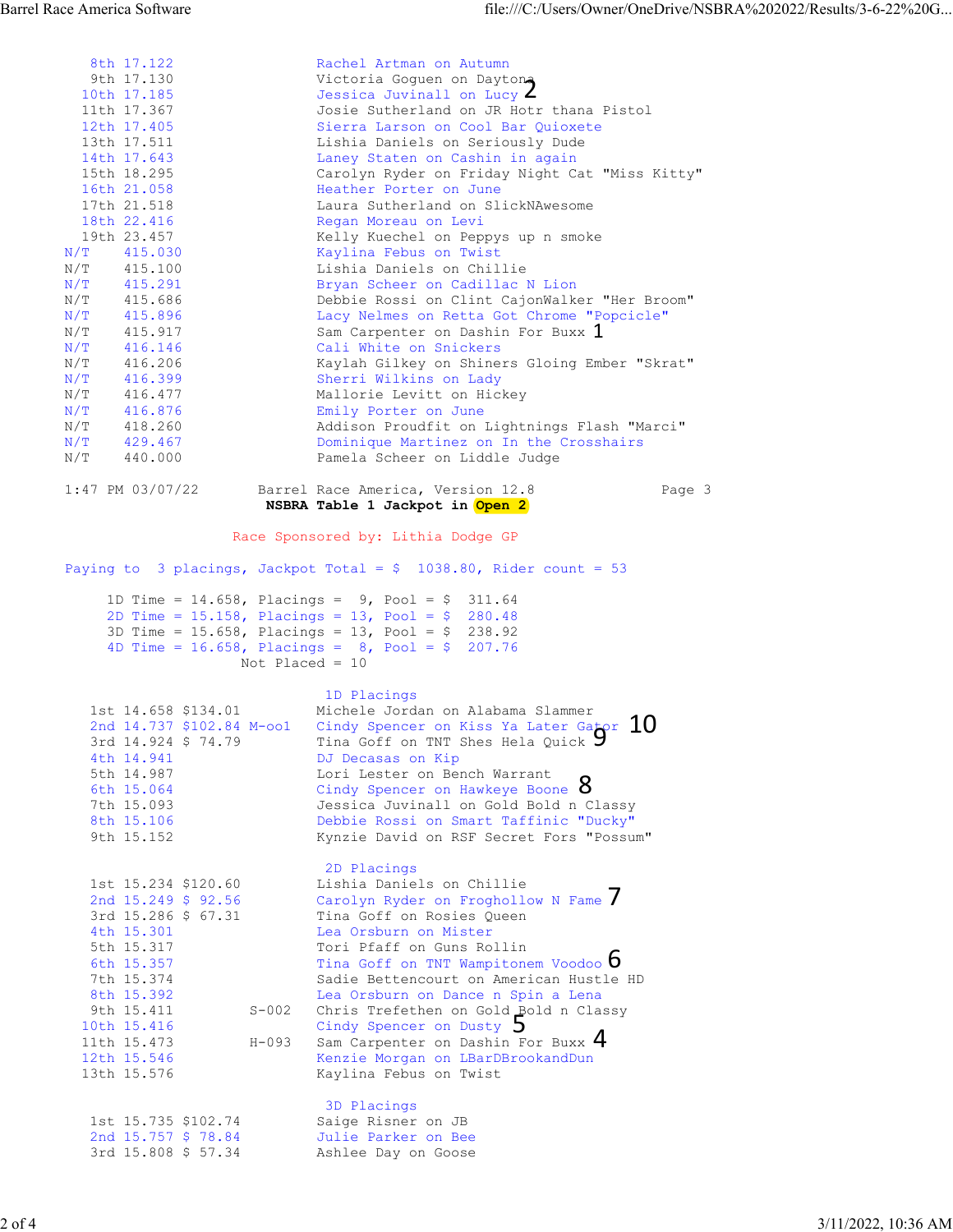|          | 4th 15.818                        | Chris Trefethen on Bentlee 5                                                                                      |                     |
|----------|-----------------------------------|-------------------------------------------------------------------------------------------------------------------|---------------------|
|          | 5th 16.080                        | Tracy Savage on Rita Irish Queen                                                                                  |                     |
|          | 6th 16.151<br>7th 16.224          | Sheila Kochen on Maggie May<br>Stephanie Huckins on Fame Charm N Desire                                           |                     |
|          | 8th 16.230                        | Alexandria Schmidt on Shooting Fast                                                                               |                     |
|          | 9th 16.405<br>10th 16.519         | Madison Fitzhugh on Clue<br>Victoria Goguen on Lena                                                               |                     |
|          | 11th 16.560                       | Mallorie Levitt on Hickey                                                                                         |                     |
|          | 12th 16.621                       | Lacy Nelmes on Retta Got Chrome "Popcicle"                                                                        |                     |
|          | 13th 16.643                       | Rachel Artman on Autumn                                                                                           |                     |
|          |                                   | 4D Placings                                                                                                       |                     |
|          | $1:47$ PM 03/07/22                | Barrel Race America, Version 12.8<br>Page 4<br>NSBRA Table 1 Jackpot in Open 2                                    |                     |
|          |                                   | Race Sponsored by: Lithia Dodge GP                                                                                |                     |
|          | 1st 16.677 \$ 89.34               | Jessica Juvinall on Lucy $Z$                                                                                      |                     |
|          | 2nd 16.805 \$ 68.56               | Laney Staten on Cashin in again                                                                                   |                     |
|          | 3rd 16.888 \$ 49.86               | Victoria Goguen on Max                                                                                            |                     |
|          | 4th 17.211<br>5th 17.461          | Carmen Reynolds on Ikes Lil Doc "Peanut"<br>H-094<br>Sam Carpenter on KL Smokin Judge Cash "Rocket" 1             |                     |
|          | 6th 17.529                        | Lishia Daniels on Seriously Dude                                                                                  |                     |
|          | 7th 18.295                        | Carolyn Ryder on Friday Night Cat "Miss Kitty"                                                                    |                     |
|          | 8th 20.169<br>N/T 415.291         | Regan Moreau on Levi<br>Bryan Scheer on Cadillac N Lion                                                           |                     |
|          | $N/T$ 415.686                     | S-011 Debbie Rossi on Clint CajonWalker "Her Broom"                                                               |                     |
|          | N/T<br>415.691                    | Cali White on Snickers                                                                                            |                     |
|          | N/T<br>415.850<br>N/T 416.206     | Barbara Loper on Zantanas Blue "Chase"<br>Kaylah Gilkey on Shiners Gloing Ember "Skrat"                           |                     |
|          | N/T 417.770                       | Sierra Larson on Willow                                                                                           |                     |
|          | N/T 418.086                       | Sherri Wilkins on Lady                                                                                            |                     |
|          | $N/T$ 418.212<br>N/T<br>429.467   | Addison Proudfit on Lightnings Flash "Marci"<br>Dominique Martinez on In the Crosshairs                           |                     |
|          | N/T<br>440.000                    | Pamela Scheer on Liddle Judge                                                                                     |                     |
|          | $1:47$ PM 03/07/22                | Barrel Race America, Version 12.8<br>Page 5                                                                       |                     |
|          |                                   | USER2 Table 1 Jackpot in Youth                                                                                    |                     |
|          |                                   | Paying to 1 placings, Jackpot Total = $$$ 163.80, Rider count = 13                                                |                     |
|          |                                   | 1D Time = $15.348$ , Placings = $3$ , Pool = $$$ 49.14                                                            |                     |
|          |                                   | 2D Time = $15.848$ , Placings = 2, Pool = \$<br>44.23<br>3D Time = $16.348$ , Placings = $2$ , Pool = \$<br>37.67 |                     |
|          |                                   | 4D Time = $17.348$ , Placings = $4$ , Pool = \$<br>32.76                                                          |                     |
|          |                                   | Not Placed = $2$                                                                                                  |                     |
|          |                                   | 1D Placings                                                                                                       |                     |
|          | 1st 15.348 \$ 49.14<br>2nd 15.451 | Hayden Hansen on Charmer<br>Lacy Nelmes on Retta Got Chrome "Popcicle"                                            |                     |
|          | 3rd 15.680                        | Emily Porter on June                                                                                              |                     |
|          |                                   | 2D Placings                                                                                                       |                     |
|          | 1st 15.868 \$ 44.23               | Sadie Bettencourt on Rider                                                                                        |                     |
|          | 2nd 15.922                        | Saige Risner on JB                                                                                                |                     |
|          |                                   | 3D Placings                                                                                                       |                     |
|          | 1st 16.468 \$ 37.67<br>2nd 17.036 | Alina VanOrnum on Jolene<br>Tommy Golden on Honey                                                                 |                     |
|          |                                   |                                                                                                                   |                     |
|          | 1st 19.125 \$ 32.76               | 4D Placings<br>Lexi Hyde on Calamity                                                                              |                     |
|          | 2nd 19.453                        | Hayden Hansen on Phoenix                                                                                          |                     |
|          | 3rd 21.826                        | Juliet Dennis on Missy                                                                                            |                     |
|          | 4th 29.993<br>N/T<br>416.552      | Breanna Cavyell on MackA Roanie<br>Cali White on Snickers                                                         |                     |
|          | N/T<br>440.000                    | Clara Sue Corning on JJ                                                                                           |                     |
|          | $1:47$ PM 03/07/22                | Barrel Race America, Version 12.8<br>Page 6                                                                       |                     |
|          |                                   |                                                                                                                   |                     |
|          |                                   |                                                                                                                   |                     |
| $3$ of 4 |                                   |                                                                                                                   | 3/11/2022, 10:36 AM |

| 1:47 PM 03/07/22 |  | Barrel Race America, Version 12.8 |  | Page 6 |
|------------------|--|-----------------------------------|--|--------|
|------------------|--|-----------------------------------|--|--------|